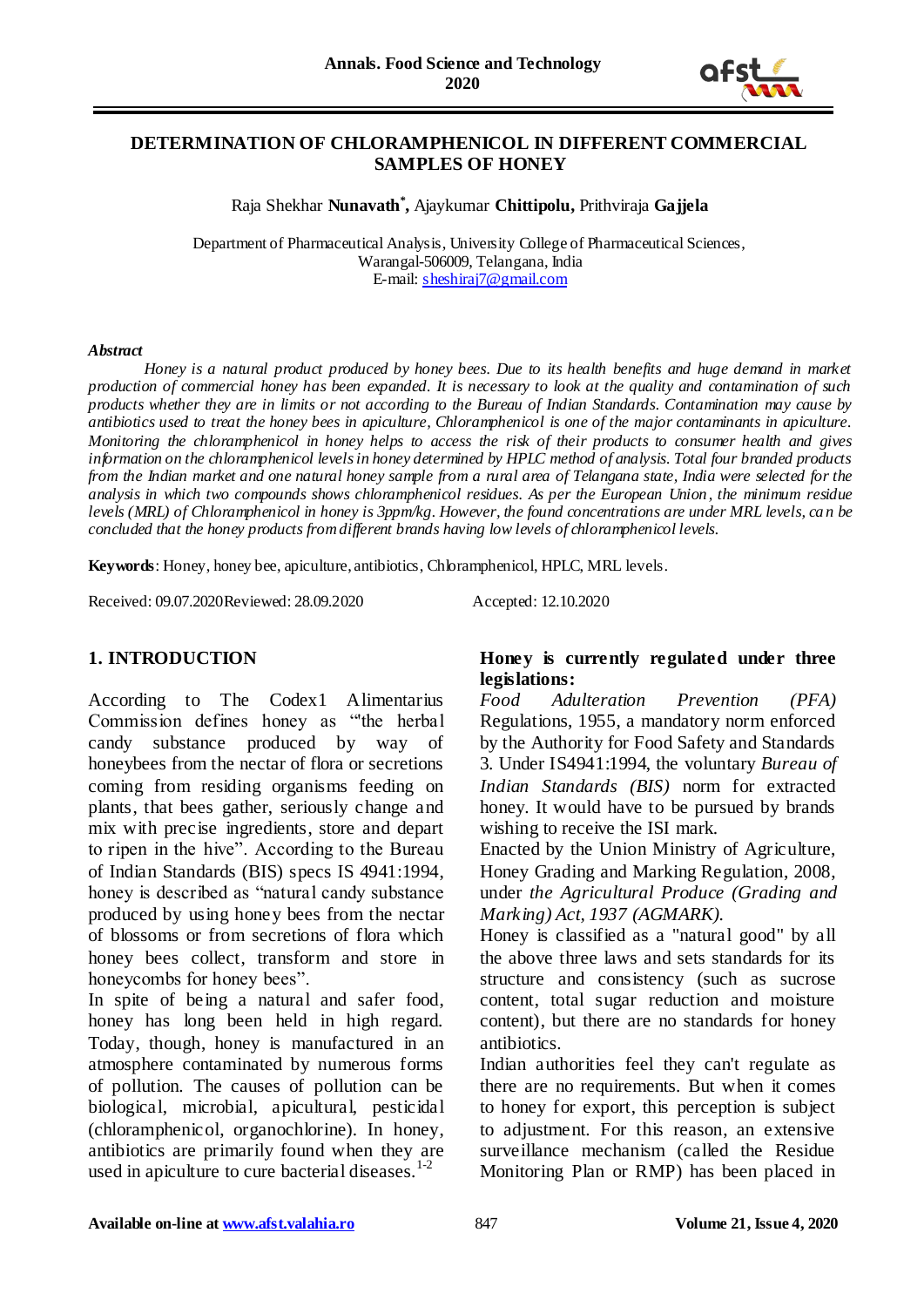

place and the role of regulating exports has been assigned to the Exports Inspection Council (EIC) under the Ministry of Trade and Industries of the Union.

# **EIC standards:**

There are numerous kinds of tainted honey products that have been recorded several times worldwide. Chloramphenic  $o<sup>4</sup>$ <sup>5</sup>, organochlorine  $6^{\degree}$ , carbamate, pyrrolizidine  $^{10}$ , polycyclic aromatic hydrocarbons<sup>11</sup> and other pesticides<sup>12, 13,</sup> heavy metals<sup>14</sup>, such as Ag, Pb, Cu, Cd and microorganisms, are the main pollutants.

For honey, which is shipped, the EIC has set antibiotic requirements. This is referred to as the 'Standard of Action (LOA)' cap above which a sample is assumed to be noncompliant for exports and withdrawn. These LOAs have been set for antibiotics; oxytetracycline (10 ppb) and chloramphenicol (300 ppb) are set for LOAs, for instance.

For honey sold domestically or as regulations for imported honey, these laws do not apply (Codex Alimentarius Standard for Honey, 1993). Over the last few years, the EU Member States' food and feed management authorities have found Indian honey tainted with antibiotics such as chloramphenicol. Indian honey is tainted with tetracycline and streptomycin in US exports too though.

The Ministry of Commerce and Industries of India has developed a Residue Monitoring Plan (RMP) to monitor the extent of contamination of antibiotics, heavy metals and pesticides in honey intended for export, in order to facilitate the export of honey. It is very evident that India has developed an extensive framework for controlling the output of honey exported to the EU and the US. For the domestic market, though, there is no standard for antibiotics in honey.

On the antibiotic contamination of honey consumed within the region, there is hardly any report. Similarly, honey9 is also imported by India, but there is no standard to verify the consistency of imported honey. To fill this gap, this study was undertaken. Therefore, the purpose of this analysis is to figure out the

amount of antibiotics present on the domestic market in honey samples.<sup>2</sup>

**Benefits of honey**: Honey bee and honey products are good biological indicators because they indicate environmental pollution through two signals one by showing mortality rate due to pesticides and other by showing metal residues in their bodies Honey is containing a wide range of vitamins (pantothenic acid, riboflavin, niacin), minerals (calcium, copper, manganese, magnesium, phosphorous, potassium),antioxidants, amino acids, scavenging or eliminating free radicals, wound healing property. $3$ 

# **2. MATERIAL AND METHODS**

## **2.1. Materials:**

| <b>SAMPLE NAME</b> | <b>BRAND NAME</b> |
|--------------------|-------------------|
| Sample A           | Dabur honey       |
| <b>Sample B</b>    | Patanjali honey   |
| Sample C           | Reliance honey    |
| <b>Sample D</b>    | Lion honey        |
| Sample E           | (Natural Honey)   |

## **2.1.1. Equipment**

## **Table-1 Equipment's used in present work**

| Equi pment           | <b>Manufacturer</b>             |
|----------------------|---------------------------------|
|                      | Sisco Research Laboratories Pvt |
| <b>Refractometer</b> | Lt I                            |
| <b>HPLC</b>          | Shimadzu Corp. Manufacturing    |
|                      | company                         |
| UV                   | ShimadzuCorp.Manufacturing      |
|                      | company                         |
| pH Meter             | ElicoLtd                        |
| Centrifuge           | Remi                            |
| <b>Cyclo Mixer</b>   | Remi                            |

## **2.1.2. Chemicals**

Chemicals used in present work Methanol, Ethyl acetate, Carbon tetrachloride (CCl4), Glacialacetic Acid, Hexane, Orthophosphoric acid, Acetonitrile were purchased fromMerck& Co. Pharmaceutical Company.

## **2.2. Methodology**

## **2.2.1. Refractometer method of analysis**

Measuring the changes in refractive index or moisture content<sup>24-25</sup>of column effluent passing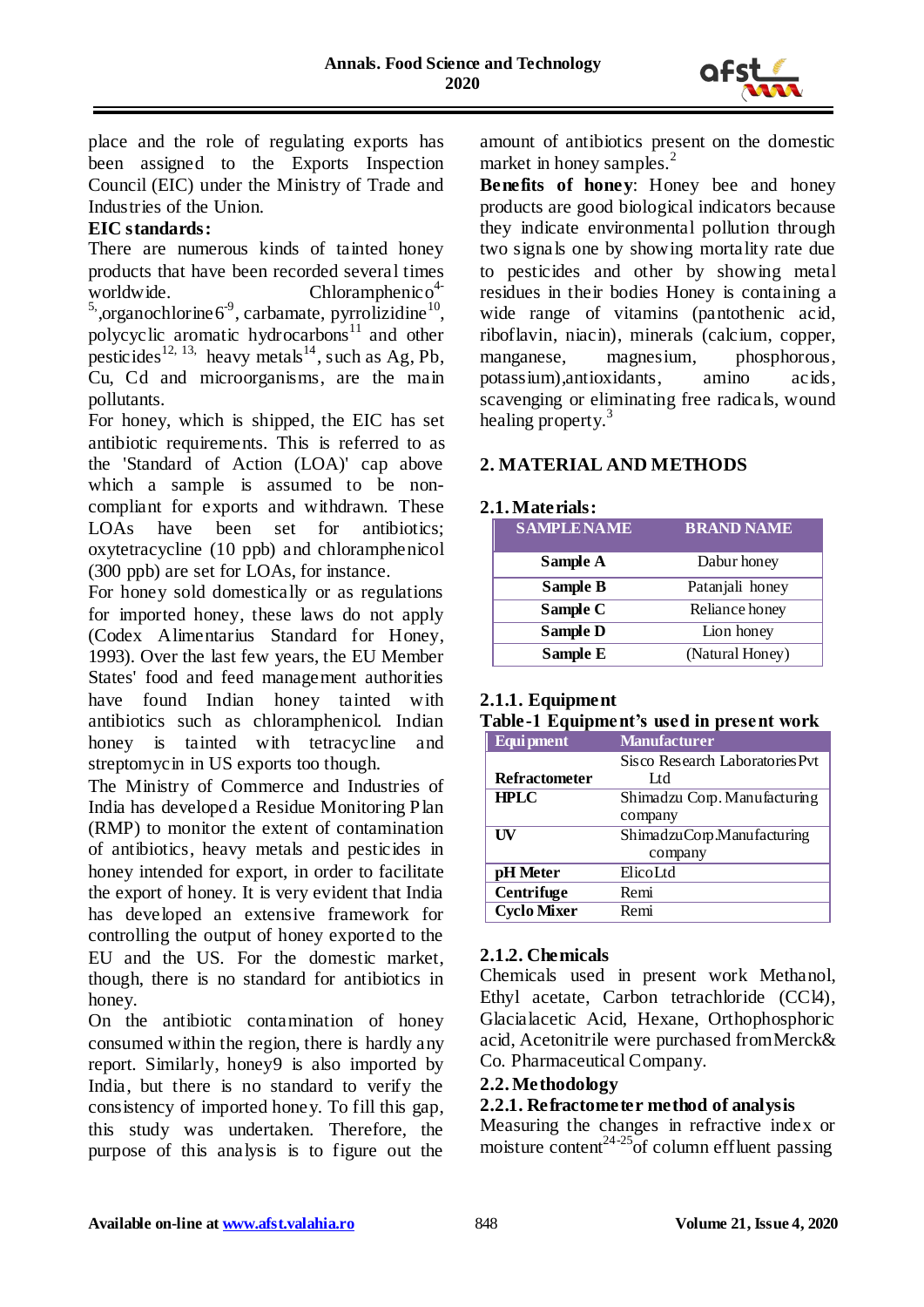

through the flow cell, greater the difference in the refractive index between sample and mobile phase greater will be the imbalance and the sensitivity is also higher. In case of complex mixtureswhich cover the wide range of refractive index values becomes difficult to detect in the detector. This factor is severely limiting RI detector application in the analyses requiring the gradient elution, where mobile phase composition is changed during the analysis to affect the separation.<sup>16-17</sup>

## **2.2.2.Sample extraction<sup>18</sup>**

Accurately weighed 20gms of each study sample  $(A, B, C, D, A)$  taken into centrifuge tubes separately. To the above samples, 10 ml of Ethyl acetate was added to each tube and stirred for 10min on a Vertex shaker. After stirring on Vertex shaker the upper Ethyl acetate layer was transferred in a clean Turbo van tube. Repeated the extraction process with another 5ml of Ethyl acetate and collected the Ethyl acetate and dried under Nitrogen. Dissolved the dried residue in 1ml of Hexane: carbon tetrachloride (1:1v/v) and 1ml of water added, mixed properly by usingvertexing. To separation of layers, the above mixture Centrifuged for 15minets (Food and agricultural immunology, 2016**). 20-21**

#### **2.2.3.HPLC method of analysis Chromatographic conditions: <sup>20</sup>**

Flow rate: 1ml/min Column:Kromasil 250 x 4.6 mm,  $5\mu(C_{18})$ Wavelength: 278nm Column temperature: 25°C Injection volume:  $10 \mu L$ Run time: 8min Diluent:Water and Acetonitrile (70:30). Type of elution:Gradient elution Detector: PDA

## **MOBILE PHASE OPTIMIZATION**

**Buffer (0.1% OPA)<sup>19</sup>:**1ml of orthophosphoric acid solution in a 1000ml of volumetric flask added about 100ml of milli-Q water and final volume was made up to 1000 ml with milli-Q water.

**Mobile phase:** Buffer and Acetonitrile taken in the ratio 50:50 (OPA: Acetonitrile)<sup>19.</sup>

## **3. RESULTS AND DISCUSSION**

#### **3.1. Results**

The detection of Chloramphenicol residues in varies brands of honey samples (Sample A, B, C, D&E) carried out by using the HPLC method with a PDA detector. The detection wavelength was chosen at 278 nm because the taken drug CAP is absorbed highly at this wavelength. CAP was used as an internal standard to examine and compare each sample taken for the presence of CAP in the honey brands in the Indian market.

The taken all brands of samples R.I values was carried out by using Refract meter analysis because the value of the refractive index can be influence the column and also the detector sensitivity. The refractive index values of the all samples were within the standard values then the sample preparation carried out for HPLC analysis and the taken samples were dissolved in ethyl acetate because honey can soluble easily in ethyl acetate. The mixture transferred to vertex shaker for separation.

#### **Table-2: Refractive index values of samples**

| <b>Sample</b> | R.I (Temp.<br>$20^{\circ}$ C) | R.I (Temp.<br>$25^{\circ}$ C) | <b>Percentage of</b><br>moisture |
|---------------|-------------------------------|-------------------------------|----------------------------------|
| A             | 1.483                         | 1.484                         | 21.4%                            |
| B             | 1.481                         | 1.482                         | 22.0%                            |
| C             | 1.483                         | 1.484                         | 21.4%                            |
| D             | 1.484                         | 1.485                         | 21.0%                            |
| E             | 1.480                         | 1.468                         | 22.0%                            |

#### **Temperature correction for refractive index =0.00023°C.**

(Indian standard extracted Honey-specification (2nd revision) IS 4941:1994-1974)<sup>26</sup>

#### **Table-3: Results of honey samples by the HPLC method for evaluation of CAP**

| <b>Peak Name</b>              | RT    | <b>Area</b> | <b>USP</b> Plate<br><b>Count</b> | USP<br><b>Tailing</b> |
|-------------------------------|-------|-------------|----------------------------------|-----------------------|
| <b>CAP</b><br><b>STANDARD</b> | 3.566 | 2457        | 6323                             | 1.31                  |
| Sample-A                      | 3.565 | $\Omega$    | $\Omega$                         |                       |
| Sample-B                      | 3.566 | 980         | 5947                             | 1.24                  |
| Sample-C                      | 3.564 | 978         | 8721                             | 1.34                  |
| <b>Sample-D</b>               | 3.565 | 0           | $\Omega$                         | 0                     |
| Sample-E                      | 3.566 | 0           | 0                                | $\Omega$              |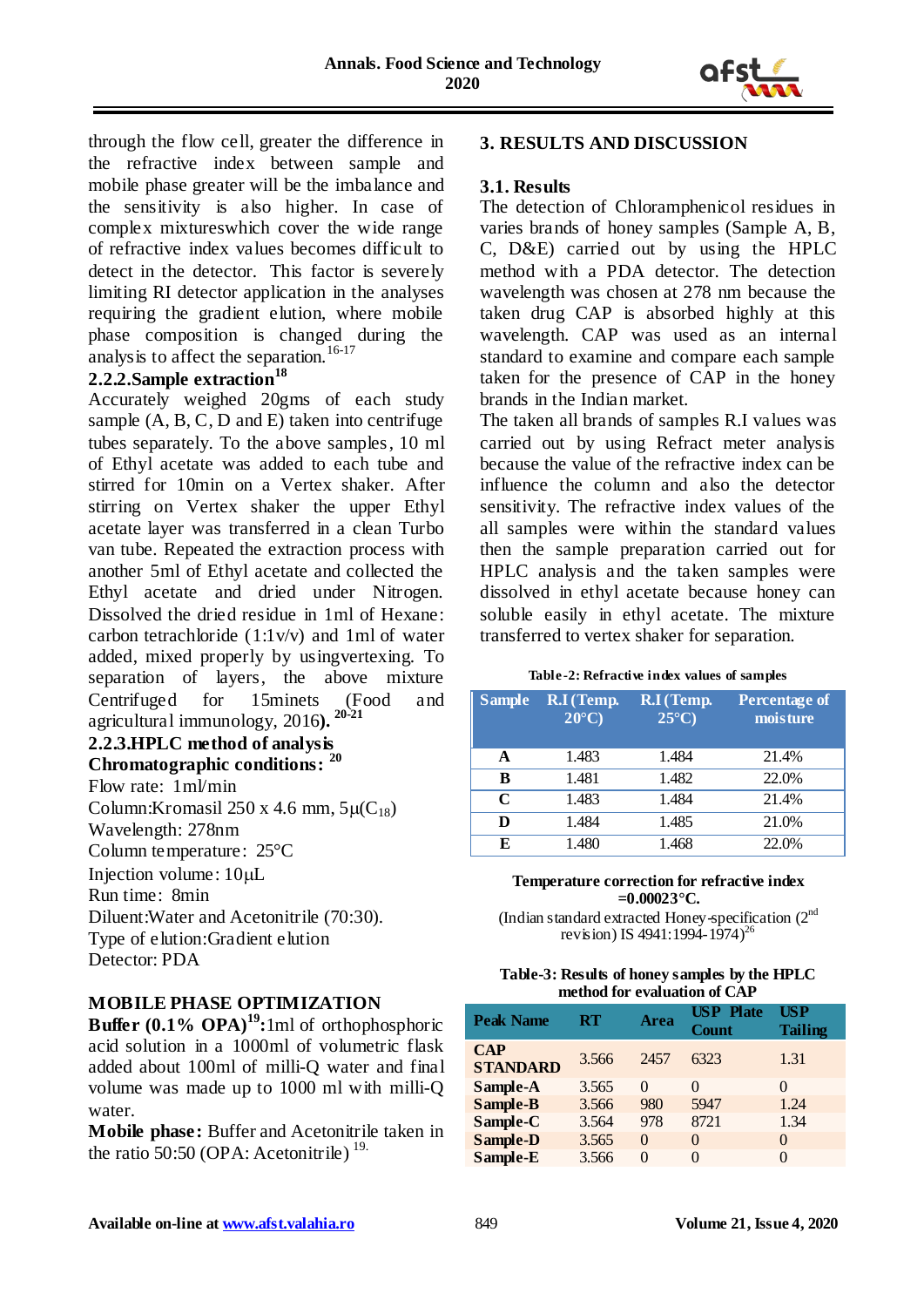



Chromatograms ofstandard drug CAP and other honey samples

The above table shows the quantity of the Chloramphenicol present in the taken samples in parts per million levels. The MRL (Maximum Residue Level) as per European Union is 3ppm/Kg. We took European Union standards because in India there are no specific regulations for honey adulteration, especially for chloramphenicol adulteration. As per the table3, the two samples were detected the presence of chloramphenicol.

## **3.2. Discussion:**

The main aim of this study is the determination of Chloramphenicol residues in selected marketed commercial Honey products The above results elucidate that the samples B and C contains Chloramphenicol residues. Sample B found 0.0114 ppm/g and 0.57 ppm/kg and sample C found 0.0088 ppm/g, 0.43 ppm/kg. The remaining samples A, D, and E were not traced for any Chloramphenicol residues.<sup>22</sup>a severe health concern can arise from the long-term ingestion of some sort of unnecessary adulterants. In this inquiry, the traced adulterants were overlooked by the Indian regulatory authority because there were no clear rules for the processing of honey due

to this Indian honey was barred throughout Europe by the European Union<sup>23, 24</sup>. The above analytical method, however, was not validated for further analysis, but the presence of chloramphenicol was confirmed by the primary analysis of two of the five marked honey samples taken. It would be very beneficial for the regulatory body and quality management initiatives for commercial honey if a quick, rapid and cost-effective method was prepared and tested to detect the CAP in honey samples.

# **4. CONCLUSION**

Currently the way of approaching for a healthy and happy life has changed; people prefer natural methods to improve their immunity. Honey acts as a natural antibiotic due to its astounding health benefits urge for honey consumption has risen across the globe, which creates high demand subsequently increase malpractice in production and marketing honey products. By Performing HPLC method analysis for samples A, B, C, D and E found that the residues of Chloramphenicol were detected in B and C honey samples. However, the level of residues CAP is within the limits  $(0.5\mu g/Kg, 0.43\mu g/Kg)$  but daily consumption of contaminated honey will cause health disorders (Examples: Antibiotic resistance, multi-organ failure etc.)

# **Acknowledgements:**

The author is grateful to Prof.CiddiVeeresham of Kakatiya University, Warangal, University College of Pharmaceutical Sciences, for providing the requisite facilities to carry out this research.

# **Conflict of interest:**

All the authors declare that they have no conflict of interest.

# **Abbreviation used:**

All the abbreviations used have been described in the text.